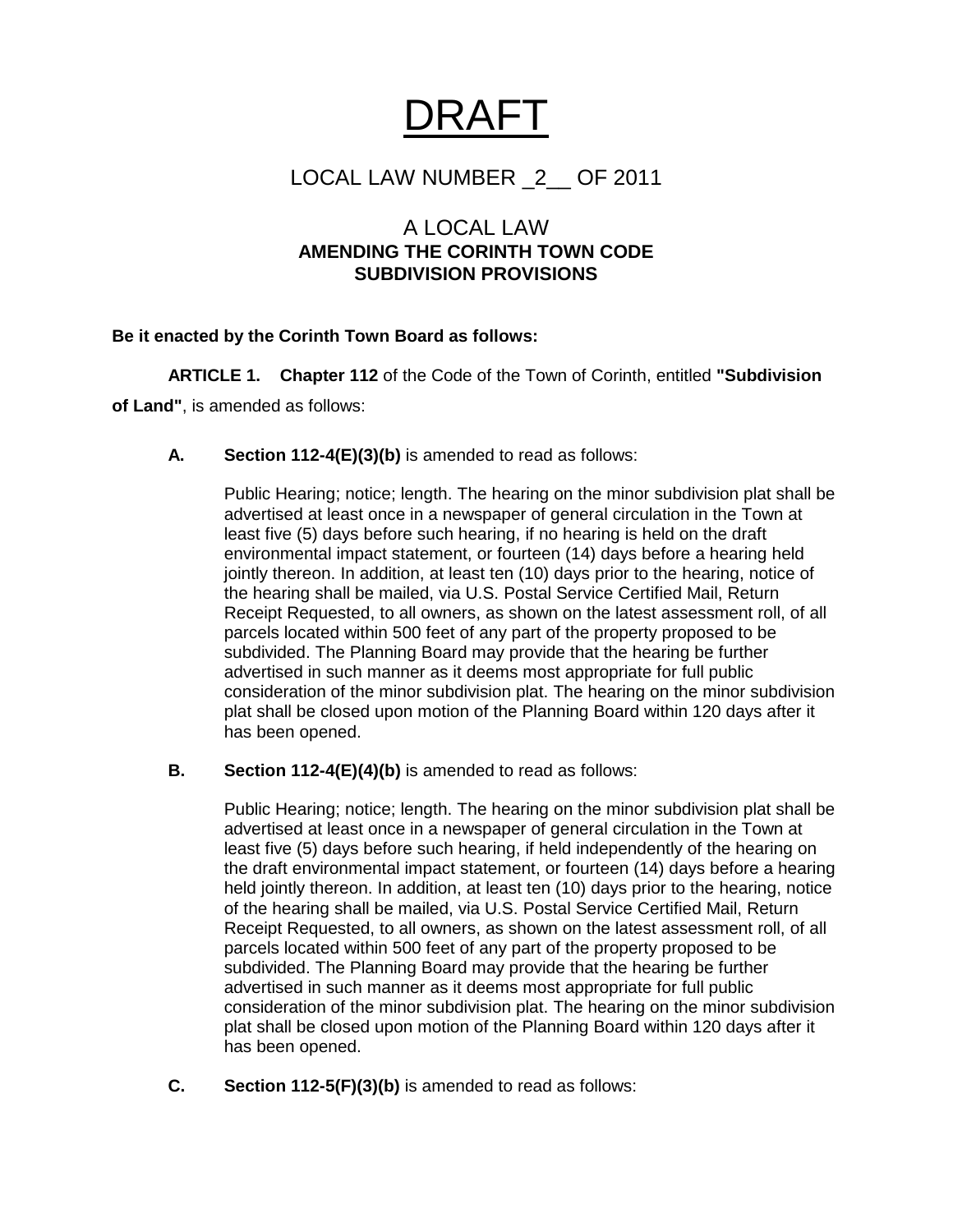Public Hearing; notice; length. The hearing on the preliminary plat shall be advertised at least once in a newspaper of general circulation in the Town at least five (5) days before such hearing, if no hearing is held on the draft environmental impact statement, or fourteen (14) days before a hearing held jointly thereon. In addition, at least ten (10) days prior to the hearing, notice of the hearing shall be mailed, via U.S. Postal Service Certified Mail, Return Receipt Requested, to all owners, as shown on the latest assessment roll, of all parcels located within 500 feet of any part of the property proposed to be subdivided. The Planning Board may provide that the hearing be further advertised in such manner as it deems most appropriate for full public consideration of the preliminary plat. The hearing on the preliminary plat shall be closed upon motion of the Planning Board within 120 days after it has been opened.

#### **D. Section 112-5(F)(4)(b)** is amended to read as follows:

Public Hearing; notice; length. The hearing on the preliminary plat shall be advertised at least once in a newspaper of general circulation in the Town at least five (5) days before such hearing, if held independently of the hearing on the draft environmental impact statement, or fourteen (14) days before a hearing held jointly thereon. In addition, at least ten (10) days prior to the hearing, notice of the hearing shall be mailed, via U.S. Postal Service Certified Mail, Return Receipt Requested, to all owners, as shown on the latest assessment roll, of all parcels located within 500 feet of any part of the property proposed to be subdivided. The Planning Board may provide that the hearing be further advertised in such manner as it deems most appropriate for full public consideration of the preliminary plat. The hearing on the preliminary plat shall be closed upon motion of the Planning Board within 120 days after it has been opened.

#### **E. Section 112-6(E)(2)(a)(2)** is amended to read as follows:

Public Hearing; notice; length. The hearing on the final plat shall be advertised at least once in a newspaper of general circulation in the Town at least five (5) days before such hearing, if no hearing is held on the draft environmental impact statement, or fourteen (14) days before a hearing held jointly thereon. In addition, at least ten (10) days prior to the hearing, notice of the hearing shall be mailed, via U.S. Postal Service Certified Mail, Return Receipt Requested, to all owners, as shown on the latest assessment roll, of all parcels located within 500 feet of any part of the property proposed to be subdivided. The Planning Board may provide that the hearing be further advertised in such manner as it deems most appropriate for full public consideration of the final plat. The hearing on the final plat shall be closed upon motion of the Planning Board within 120 days after it has been opened.

#### **F. Section 112-6(E)(2)(b)(2)** is amended to read as follows:

Public Hearing; notice; length. The hearing on the final plat shall be advertised at least once in a newspaper of general circulation in the Town at least five (5) days before such hearing, if held independently of the hearing on the draft environmental impact statement, or fourteen (14) days before a hearing held jointly thereon. In addition, at least ten (10) days prior to the hearing, notice of the hearing shall be mailed, via U.S. Postal Service Certified Mail, Return